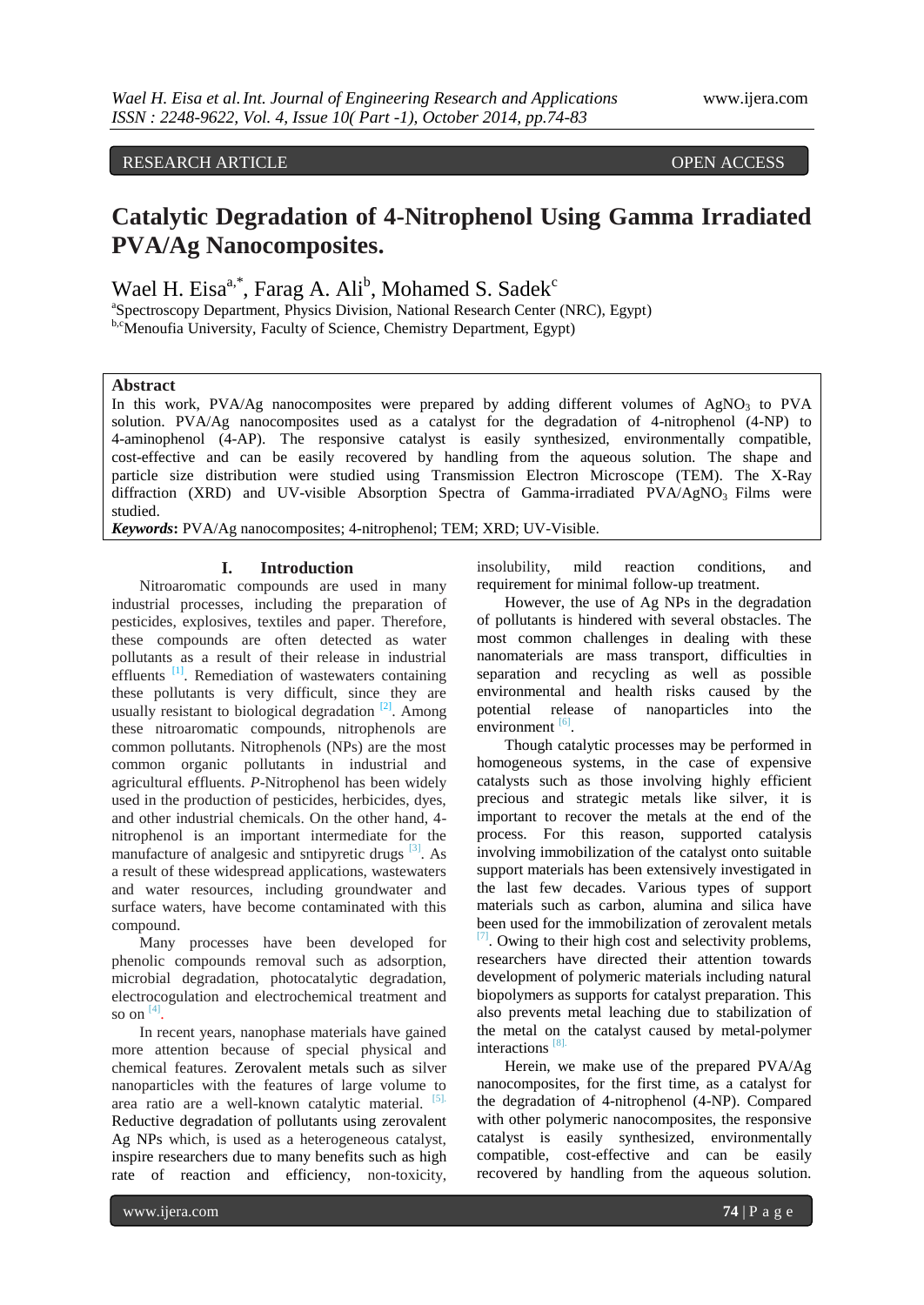Facile synthesis of responsive catalysts is a challenge and interest to both industrial and academic researchers.

# **II. Materials and methods**

# **2.1. Materials**

# Silver nitrate  $(AgNO<sub>3</sub>)$  was purchased from Merck Co. 4-nitrophenol  $(4-C<sub>6</sub>H<sub>5</sub>NO<sub>3</sub>)$  was purchased from LOBA CHEMIE, India. Polyvinyl alcohol with an average molecular weight of 14,000 g/mol was obtained from Laboratory Rasayan, India. It was in the form of powder, partially hydrolyzed and used without further purification. All reagents were of analytical grade and used without further purification. All solutions were prepared using deionized water.

# **2.2. Preparation of the PVA/Ag nanocomposites**

The samples were prepared according the method described elsewhere [9**]**. In a typical preparation procedure, 3 g of PVA was first dissolved in 50 mL of deionized water at 85  $^{\circ}$ C with magnetic stirring for about 5 hr until clear solution is obtained. Different volumes of  $0.1$  M AgNO<sub>3</sub> solution was added to 10 ml of PVA solution with continuous stirring for about 1 hr to insure well homogeneity of the solution. The pH of the solution was adjusted to 4 using  $0.1$  M  $HNO<sub>3</sub>$  to avoid the spontaneous reduction. Finally, the solution was casted on a Petri dish, left to dry in darkness to form the desired film and then the film was stripped from the dish.

The as-prepared samples were subjected to gamma irradiation using a Gamma cell 220 Excel 60Co irradiation facility (manufactured by MDS Nordion, Canada).

#### **2.3. Analysis techniques**

The UV–vis spectra measurements were recorded using V-630 UV-Vis spectrophotometer (Jasco, Japan). The crystalline and phase structures were determined by using X-ray diffraction XRD-DI series, Shimadzu apparatus using nickel-filter and Cu–K target ( $\lambda$ =1.5406 Å). The shape and particle size distribution were studied using JEOL JEM 2010 Transmission Electron Microscope operated at 100 kV accelerating voltage. The silver concentration measurement was carried out using atomic absorption spectrometer Varian SpectrAA (220) with graphite furnace accessory and equipped with deuterium arc background corrector.

# **2.4. Gel content% determination**

1×1 cm of Polymeric nanocomposite films were cut into pieces and then accurately weighed,  $(W_1)$ . The samples were then immersed in deionized water for 6 h at room temperature for sol extraction. The swollen samples were removed from the solvent and dried in an oven at 40-50 °C until a constant weight was reached  $(W_2)$ . The gel content% is calculated according to the following relation:

Gel content% =  $(W_2/W_1) \times 100$ 

#### **2.5. Catalytic reduction of 4-nitrophenol**

A typical experiment was carried out as follows; 2.77 ml of water was mixed with 25  $\mu$ l (10<sup>-2</sup> M) of 4-NP solution and 200  $\mu$ l of freshly prepared NaBH<sub>4</sub> solution  $(10^{-1}$  M). A square piece of nanocomposite film (0.9 cm side length) was taken into the bottom of quartz cuvette of path length 1 cm. The catalytic activity was followed by a UV–vis spectrophotometer with recording the decrease of the absorption peak at 403 nm in UV–vis spectra and a simultaneous increase in absorption at 300 nm, indicating the formation of 4-AP.

# **III. Results and Discussion 3.1. The UV-visible Absorption Spectra of Gamma-irradiated PVA/ AgNO<sup>3</sup> Films.**

The effect of  $\gamma$ -irradiation upon the prepared composites film of PVA loaded with different Ag<sup>+</sup> concentrations manifested itself through an interesting color variation i.e. the investigated samples showed a distinct color variation ranged from colorless, faint yellow and yellowish brown depending on the loading level of  $Ag^+$  ions. Fig. 1 showed the UV-visible absorption spectra of 50 kGy γ-irradiated PVA films loaded with different concentrations of  $AgNO<sub>3</sub>$ . The spectra showed absorption bands in the visible region related to the surface plasmon resonance  $\frac{[10]}{[10]}$ . The plasmon peak was intensified, narrowed and shifted to the lower energy side of the spectrum i.e. smaller particles are formed. These observations indicated that, under the same irradiation dose, excess  $Ag<sup>+</sup>$  ions can assist the growth of Ag NPs and lead to increasing particle size.

The radiolytic reduction has been proven to be a powerful tool to produce monosized and highly dispersed metallic clusters [11]. The absorbed radiation energy in the media resulted in the formation of reactive species such as hydrated electron  $(e_{aq})$ , hydrogen atom radical (H•) and hydroxyl radical (OH•). Among these species,  $(e_{aq})$  and  $(H<sub>•</sub>)$  are very powerful reducing agents, hence both of them reduce  $\mathbf{A} \mathbf{g}^+$  ions within the PVA binder into metallic silver according to the reactions 1 and 2  $[12]$ . This mechanism avoids the use of additional reducing agents and the following side reactions.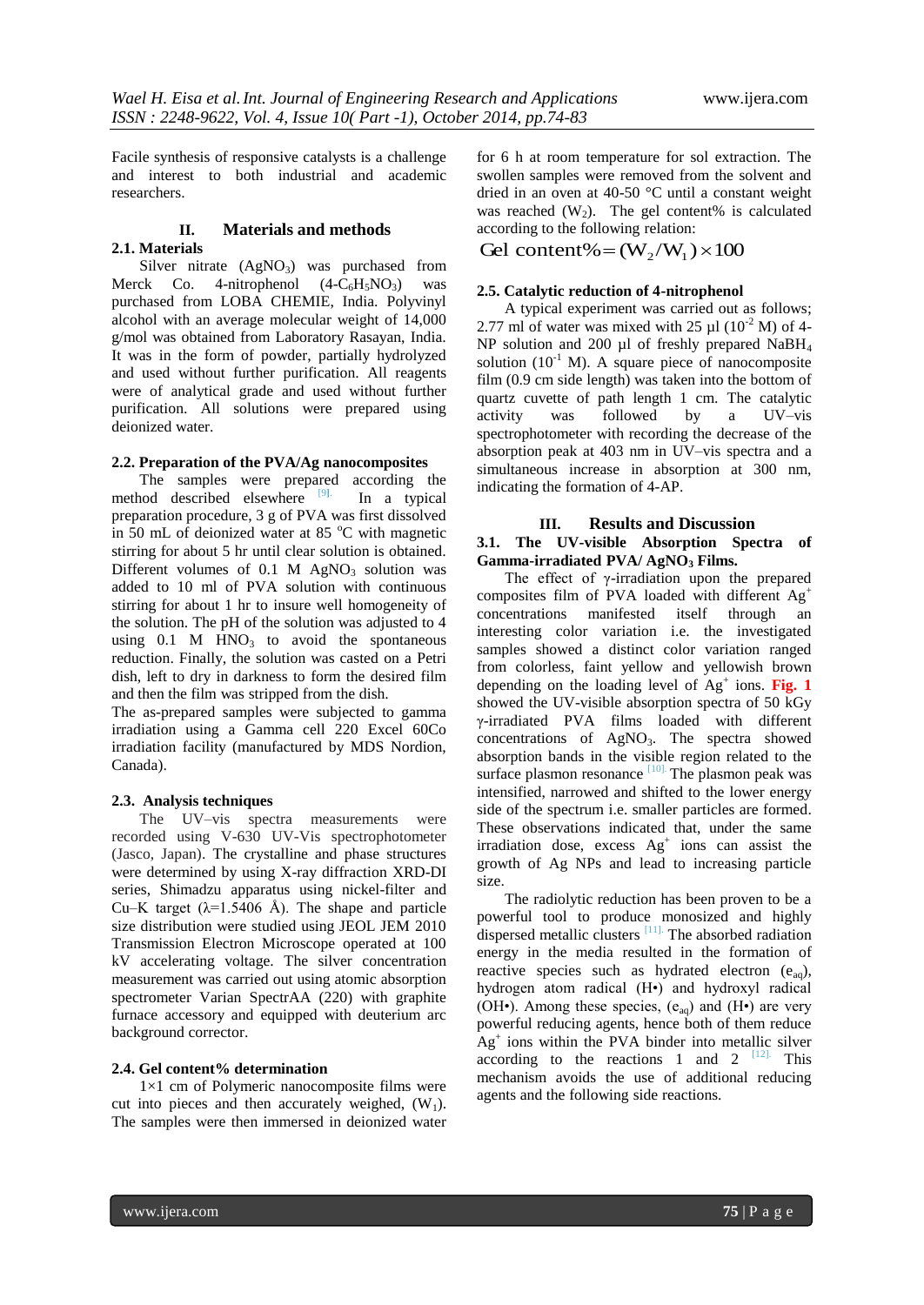$$
Ag^+ + e^-_{aq} \rightarrow Ag^0 \tag{1}
$$

$$
Ag^{+} + H^{\bullet} \to Ag^{0} + H^{+}
$$
 (2)

The PVA chain plays a significant role in avoiding the aggregation and/or agglomeration. Several active -OH groups in PVA are capable of adsorbing metal ions through secondary bonds and steric hindrance [13]. A reaction of metal ions  $(M^+)$  with PVA that leads to their associations can be expressed as:

$$
R-OH + Ag^{+} \rightarrow R-O-Ag + H^{+}
$$
\n(3) where R-

OH represents a PVA monomer.

The load of excess  $AgNO_3$  into PVA matrix made the silver ions closer to each other which facilitated the growth of the Ag nanoparticles by consuming more  $Ag<sup>+</sup>$  ions. This result was confirmed by the red shift of the absorption band.



**Fig.1** UV–visible spectra of PVA/Ag nanocomposites loaded with different AgNO<sub>3</sub> concentrations and irradiated with 50 kGy gamma radiation.

# **3.2. TEM of Ag Nanoparticles Grown from Different AgNO<sup>3</sup> Concentrations under 50 kGy Gamma Irradiation Dose.**

The TEM of the prepared Ag NPs from different cocentrations of  $AgNO<sub>3</sub>$  under constant gamma irradiation dose (50 kGy) are presented in Fig. 2. A number of well-dispersed nanoparticles can clearly be seen in the TEM picture with external spherical shape and are to a large extent well-separated from one another. The average diameter of the nanoparticles is indicated as the peak position of the Gaussian curve of the histogram. Regarding to the histogram, the particle size is enlarged from 16.5 to 21.5 nm as the AgNO<sub>3</sub> concentration increases from  $2.5 \times 10^{-2}$  to  $10^{-1}$  M. the particles exhibit a uniform shape and a very narrow size distribution as can be seen from the width of the Gaussian peak.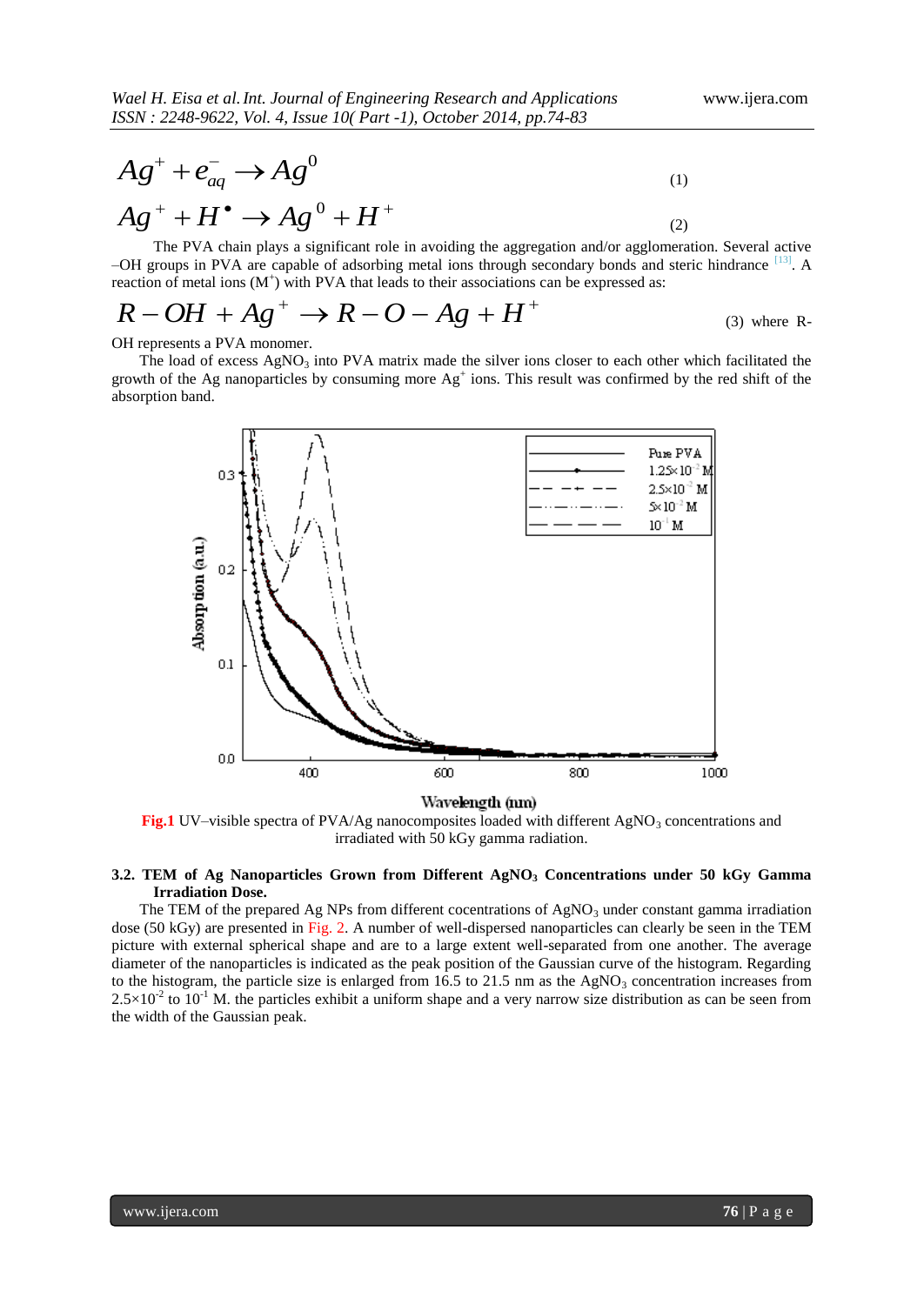

Fig. 2 (a) TEM image of Ag nanoparticles grown from (a)  $2.5 \times 10^{-2}$ , (b)  $5 \times 10^{-2}$  and (c)  $10^{-1}$  M AgNO<sub>3</sub> within PVA matrix under 50 kGy gamma irradiation doses and (a', b' and c') are the Gaussian fitting of the particle size distribution histogram.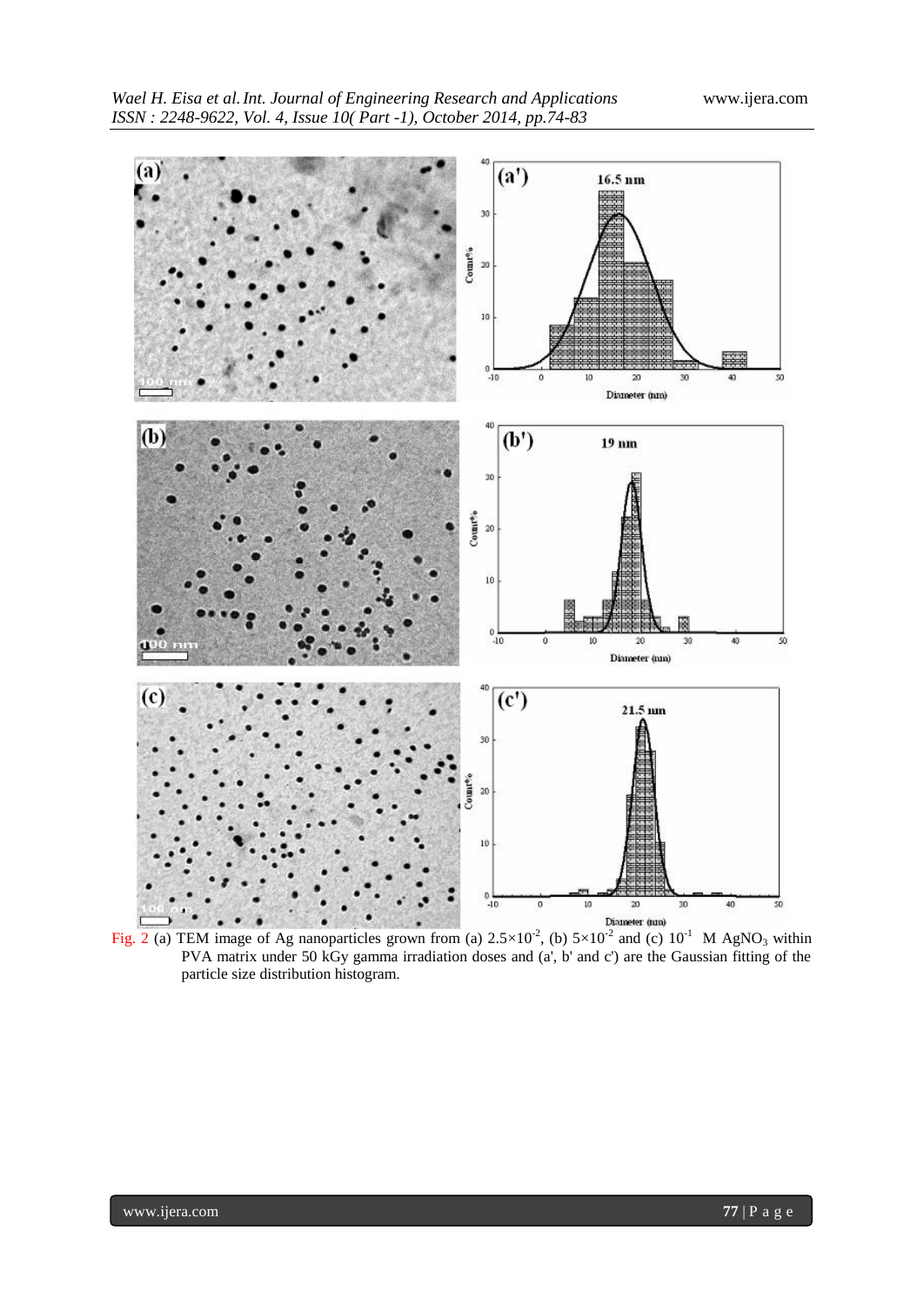# **3.3. X-ray Diffraction Patterns of**  $\exists$ **irradiated PVA/Ag Nanocomposites loaded with different AgNO<sup>3</sup> content.**

The peaks for 20 values at 38, 44, 64.5 and  $77.42^{\circ}$  pertaining to Ag nanoparticles which indicates the reduction of the Ag salt in the polymer matrix (see Fig. 3). The discernible peaks can be indexed to the plans (111), (200), (220) and (311) respectively corresponds to face centre cubic structure of silver according to JCPDS (No.4-0783). The XRD peaks of cubic Ag were broad in accordance with their small grain size and low degree of crystallinity.

The particle size "D" is calculated based on the regular broadening of XRD peaks as a function of decreasing crystallite size. This broadening is a fundamental property of XRD described by well-established Scherer theory [14**]** :

# $D = k\lambda/\beta\cos\theta$

where  $\beta$  full width at half maximum of the peak corresponding to plane (111),

k is the so-called shape factor which usually takes a value of about 0.9 , and

 $\theta$  is the angle obtained from 2  $\theta$  value corresponding to maximum intensity peak in XRD pattern. The AgNO<sub>3</sub> concentration is determining factor in controlling the particle size. When an excess of AgNO<sub>3</sub> is used in the synthesis, the average nanocrystal diameter is significantly increased from 11 to 18 nm.



**Fig. 3** The X-ray diffraction patterns of unirradiated PVA films filled with different molar concentrations of  $AgNO<sub>3</sub>$ .

## **3.4. Gel Content Percent and Crosslinking Density Determination**

The effect of gamma radiation on gel fraction of PVA/Ag nanocomposites is shown in Fig. 4. It is apparent that the gel fraction of PVA/Ag nanocomposites increased with radiation dose. These results imply the existence of irradiation-induced crosslinking in PVA. This can be attributed to the formation of a three dimensional network structure upon irradiation [15]. Furthermore, another factor which has a great effect on gel content of  $PVA$  is the AgNO<sub>3</sub> concentration in the polymer matrix. This idea could be monitored from the gel content against  $AgNO<sub>3</sub>$  concentration as presented in Fig. 12. It can be seen that the gel content increased markedly with the increasing of  $AgNO<sub>3</sub>$  content. This is may be due to the reduced Ag nanoparticles are crosslinked by radiation and we expect that Ag is not segregated from the polymer network structure during the swelling experiment.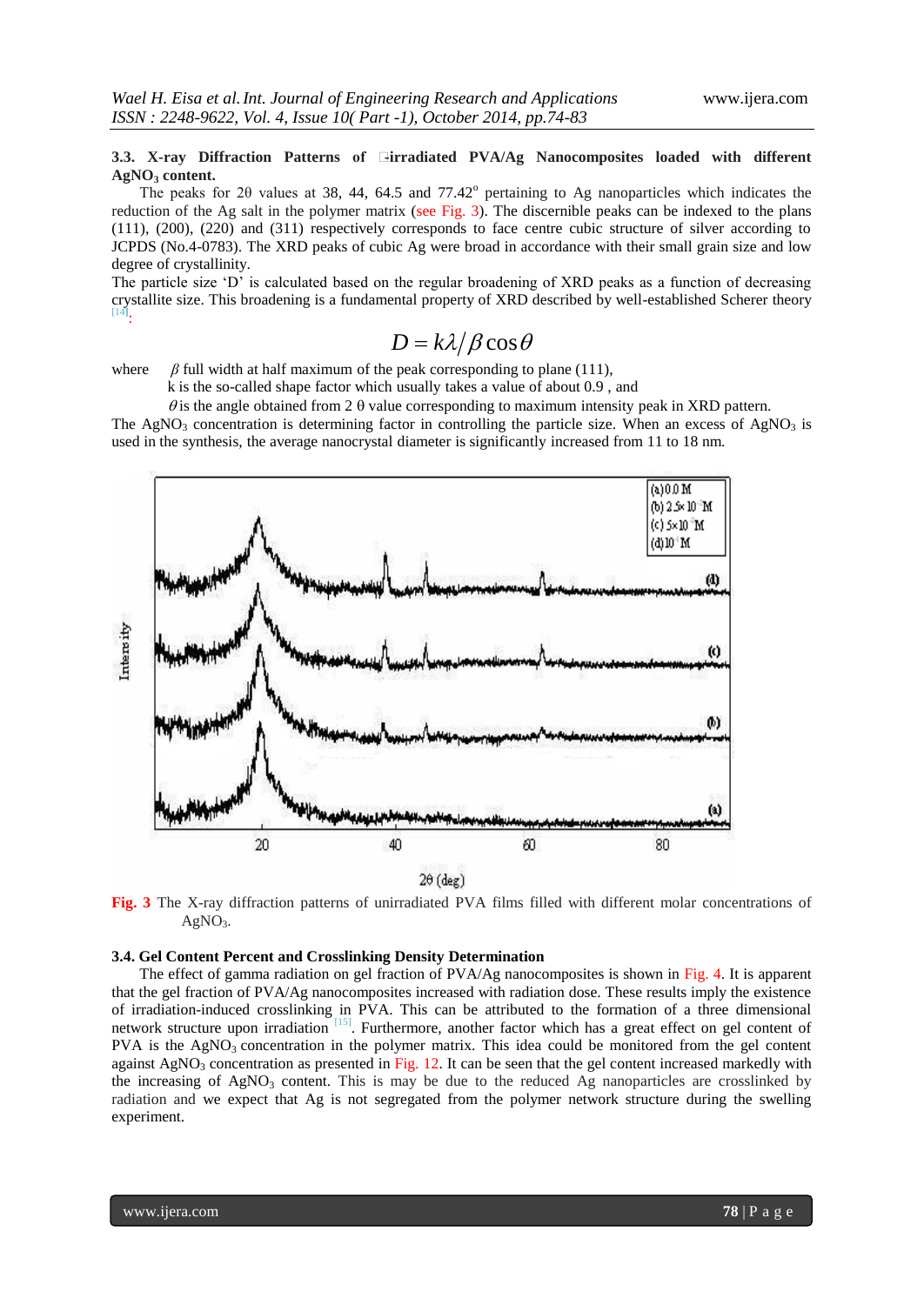

Irradiation dose (kGy)

Fig. 4 gel content % aganist the irradiation dose of PVA containing different concentrations of AgNO<sub>3</sub>.

#### **3.5. Catalytic activity of PVA/Ag Nanocomposite Film.**

The enhancement of the solvent resistance of the polymer as well as success of immobilization of the Ag NPs within the polymer matrix have inspired us to make use of the PVA/Ag nanocomposite films in catalytic reduction of 4-nitrophenol which is highly toxic material. In this experiment, the 100 kGy gamma irradiated PVA/Ag film prepared from  $0.1$  M AgNO<sub>3</sub> was used.

The aqueous 4-nitrophenol solution showed two absorption peaks; an intense peak at 319 nm related to 4- NP and a broad peak at 403 nm corresponded to small amount of 4-nitrophenolate ions in the system (see Fig. 5)  $\frac{[16]}{]}$ . The HV-vis spectrum of 4-NP (Fig. 6) showed a significant change upon the addition of the NaBH, a The UV-vis spectrum of 4-NP (Fig. 6) showed a significant change upon the addition of the NaBH<sub>4</sub> as a reducing agent. It could be seen that the spectrum was dominated with a sharp absorption peak at 403 nm which is due to the formation of 4-nitrophenolate ion in the basic medium  $[17]$  It is worth to mention that the absorption peak of the 4-nitrophenolate ions do not show considerable variation either in intensity and/or position without adding the Ag NP to the reaction medium (see Fig. 7). It was reported that, aromatic nitro compounds are inert to the reduction of NaBH<sub>4</sub> in the absence of a catalyst  $^{[18,19]}$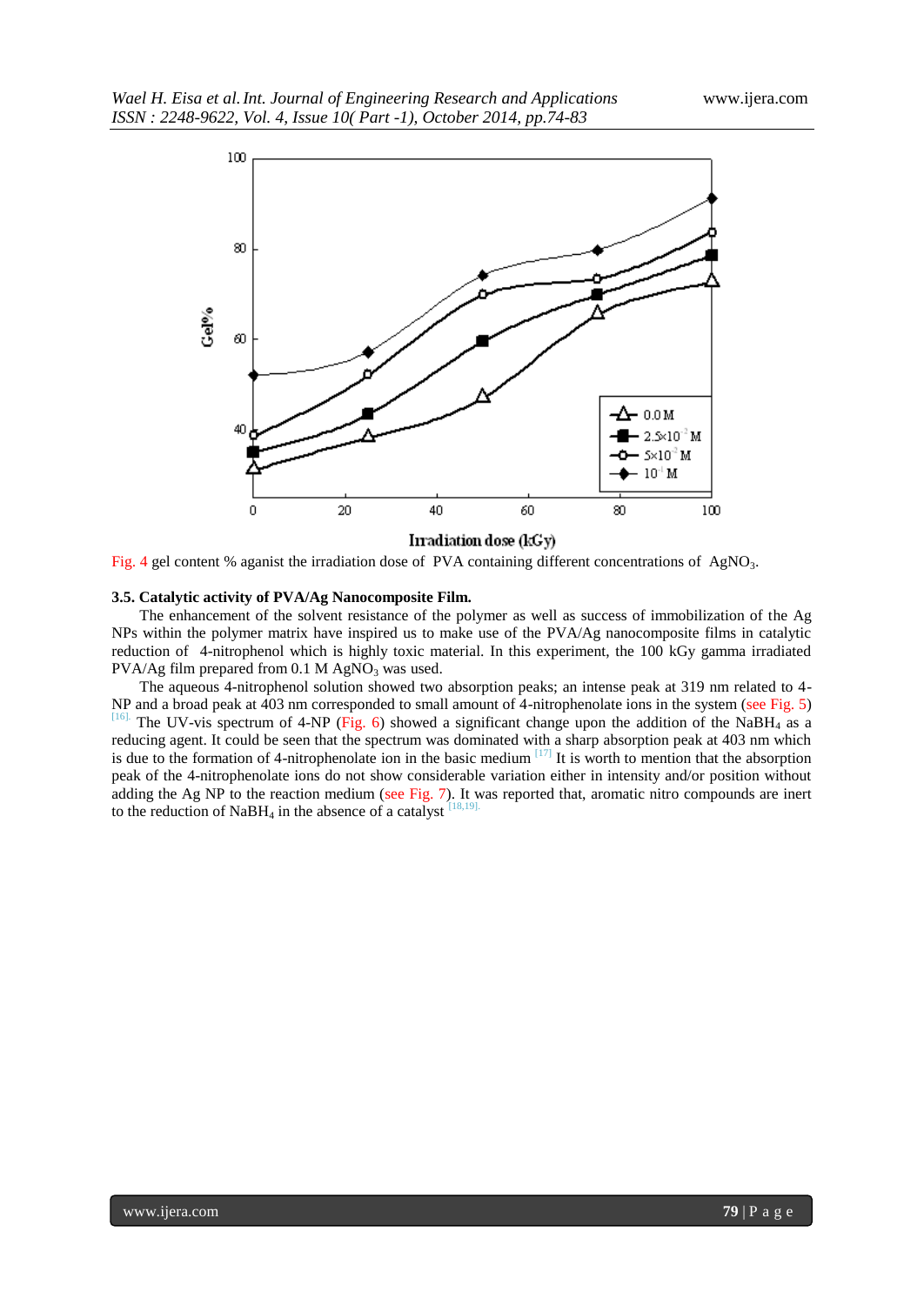

**Fig. 5** UV-vis absorption spectra of 4-NP before and after addition of NaBH4.



**Fig. 6** UV-Vis spectra of reaction systems recorded every 2 hours without catalyst (PVA/Ag nanocomposites)

In order to evaluate the catalytic activity of the prepared PVA/Ag nanocomposites on the reduction of 4 nitrophenol (4-NP) to 4-aminophenol (4-AP) by NaBH<sup>4</sup> as a model reaction, the reduction process was monitored by time-resolved UV-vis absorption spectra as shown in Fig. 7. After NaBH<sub>4</sub> was introduced into the 4-NP solution in the presence of PVA/Ag nanocomposites, the solution color diminished and the characteristic absorption peak of 4-nitrophenolate ion at 400 nm decreased gradually, while a new peak at 302 nm ascribed to the 4-AP was appeared.

Three runs were consecutively carried out to evaluate the efficacy of reusing the PVA/Ag catalyst as displayed in Fig. 7. It is observed that the time needed to complete the catalytic degradation reaction increases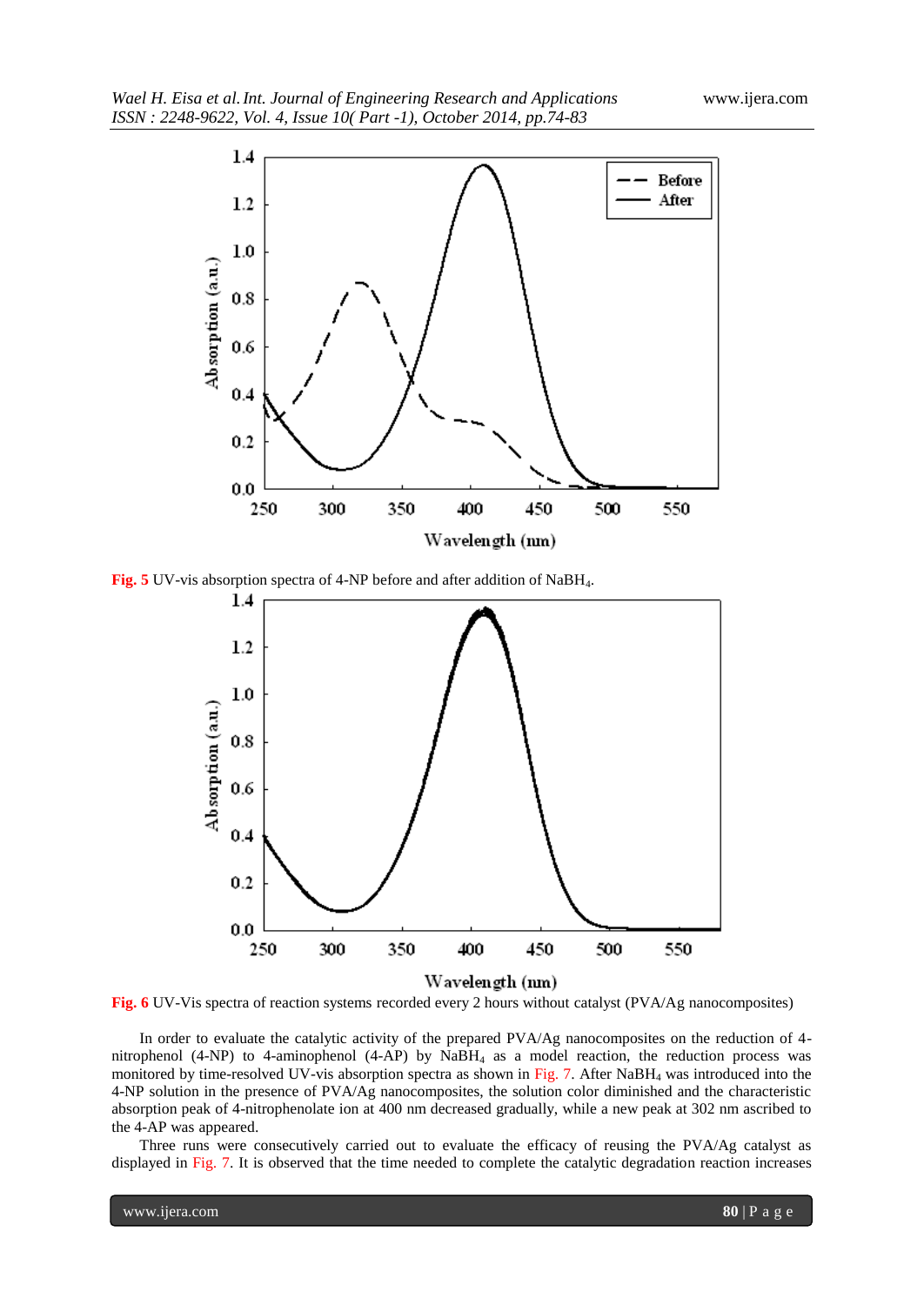from the first to the third run. The catalytic reaction completed within 18 min for the first run, while the third run shows much slower catalytic process (42 min).



**Fig. 7** Time-dependent UV-vis absorption spectra for catalytic degradation of 4-NP by PVA/Ag nanocomposites for (a) first, (b) second and (c) third run.

Since the catalytic reduction reaction was carried in large excess concentration of  $NABH<sub>4</sub>$  as compared with that of 4-NP, the rate constant (K) could be assumed to be independent of NaBH<sup>4</sup> concentration. Hence, the catalytic reduction reaction is considered as pseudo-first-order kinetics with respect to 4-NP concentration. The rate constant (K) of the catalytic reaction can be estimated by the following relation [47];

$$
\frac{dC_t}{dt} = KC_t \text{ or } \ln(\frac{C_t}{C_0}) = \ln(\frac{A_t}{A_0}) = -Kt
$$
\n(1)

www.ijera.com **81** | P a g e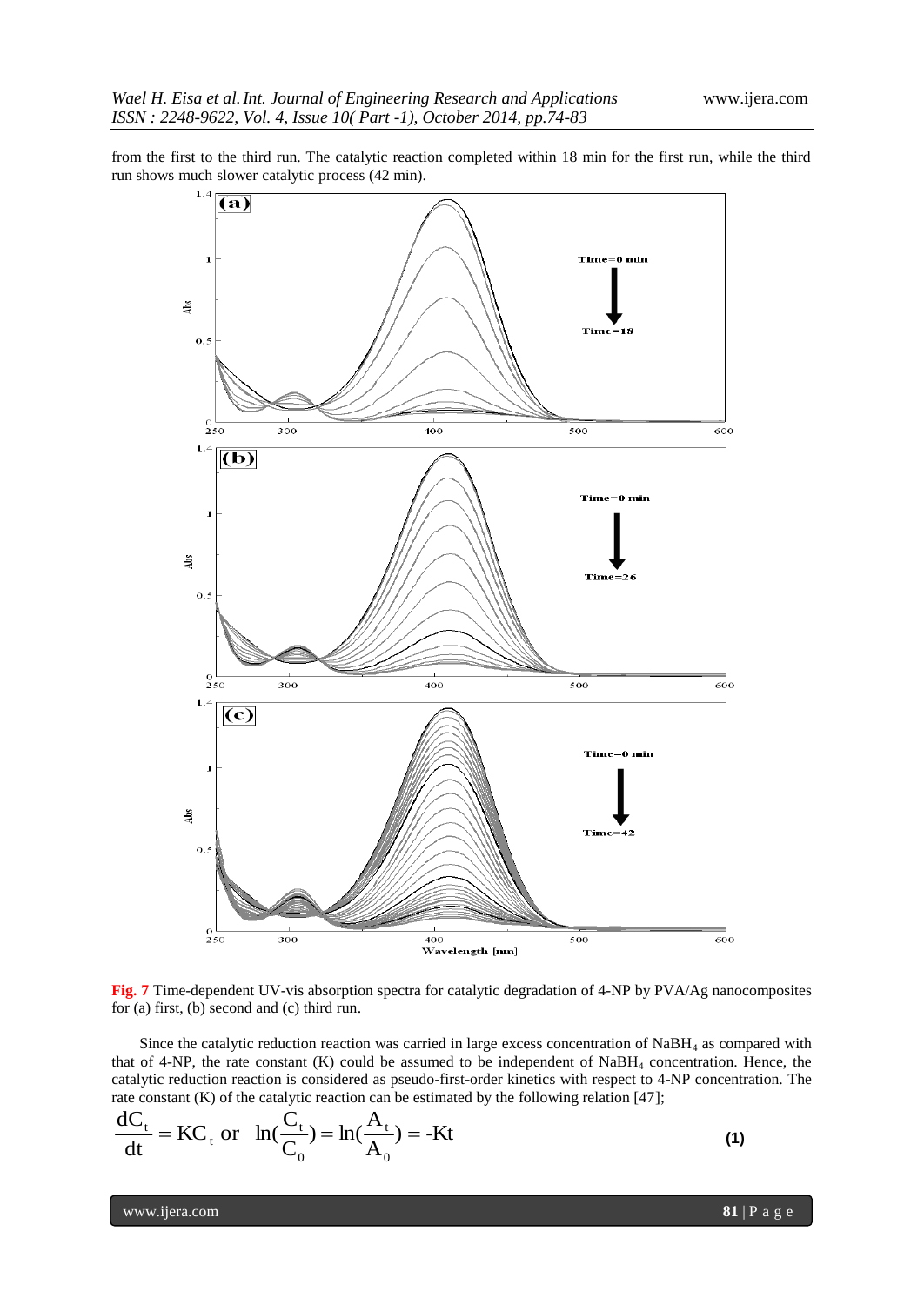where C<sub>0</sub> and C<sub>t</sub> are the concentration of 4-NP at the beginning and time t of the reaction while A<sub>0</sub> and A<sub>t</sub> are their corresponding absorptions, respectively.

Fig. 8 shows the graphical plots of  $\ln(A_t/A_0)$  *vs* the reaction time (t). The plots presented a good linear relationship between ln  $(A_t/A_0)$  and the reaction time (t). The slopes of these relations determines the rate constant (K) of the reaction. Figure 16 represented a good linear relation of ln(*A*) versus time. The estimated reaction rate constant was estimated to be  $3.5 \times 10^{-3}$  sec<sup>-1</sup> for the 1<sup>st</sup> run; 2.2  $\times 10^{-3}$  sec<sup>-1</sup> for the 2<sup>nd</sup> run; 9.7  $\times 10^{-7}$  $4\sec^{-1}$  for the 3ed run. As can be seen from Fig. 8, the reaction rate is found to be lowered after the first run, and is lowered even more during the 3rd run. This may be attributed to the passivation of the Ag nanoparticles and hence the less ability to catalyze the reaction.

The atomic absorption spectrometry was used to determine the traces of Ag NPs that segregated from the polymer network during the catalytic degradation experiment after each run. The obtained results showed that no Ag NPs were leached from the PVA matrix confirming the success of Ag NPs immobilization within PVA chains.



Time (sec)

**Fig.** 8 A plot of  $ln(A_t/A_0)$  versus time for the catalytic reduction of 4-NP to 4-AP by NaBH<sub>4</sub> in the presence of PVA/Ag nanocomposite film.

#### **IV. Conclusion**

PVA/Ag nanocomposites are proved to be an efficient candidate for the reduction of nitroaromatic compounds. The effect of γirradiation upon the prepared composites film of PVA loaded with different  $Ag<sup>+</sup>$  concentrations is cleared via the color variation i.e. from colorless to faint yellow and yellowish brown depending on the loading level of  $Ag<sup>+</sup>$  ions. This indicates that under the same irradiation dose, excess Ag<sup>+</sup> ions can help in growing of Ag NPs and increasing particle size.

#### **References**

- [1] P. Gharbani, M. Khosravi, S. M. Tabatabaii, K. Zare, S. Dastmalchi, and A. Mehrizad, "Degradation of trace aqueous 4-chloro-2-nitrophenol occurring in pharmaceutical industrial wastewater by ozone, *International Journal of environmental science and technology,7(2),* 2010, 377–384.
- [2] O. A. O"Connor and L. Y. Young, "Toxicity and anaerobic biodegradability